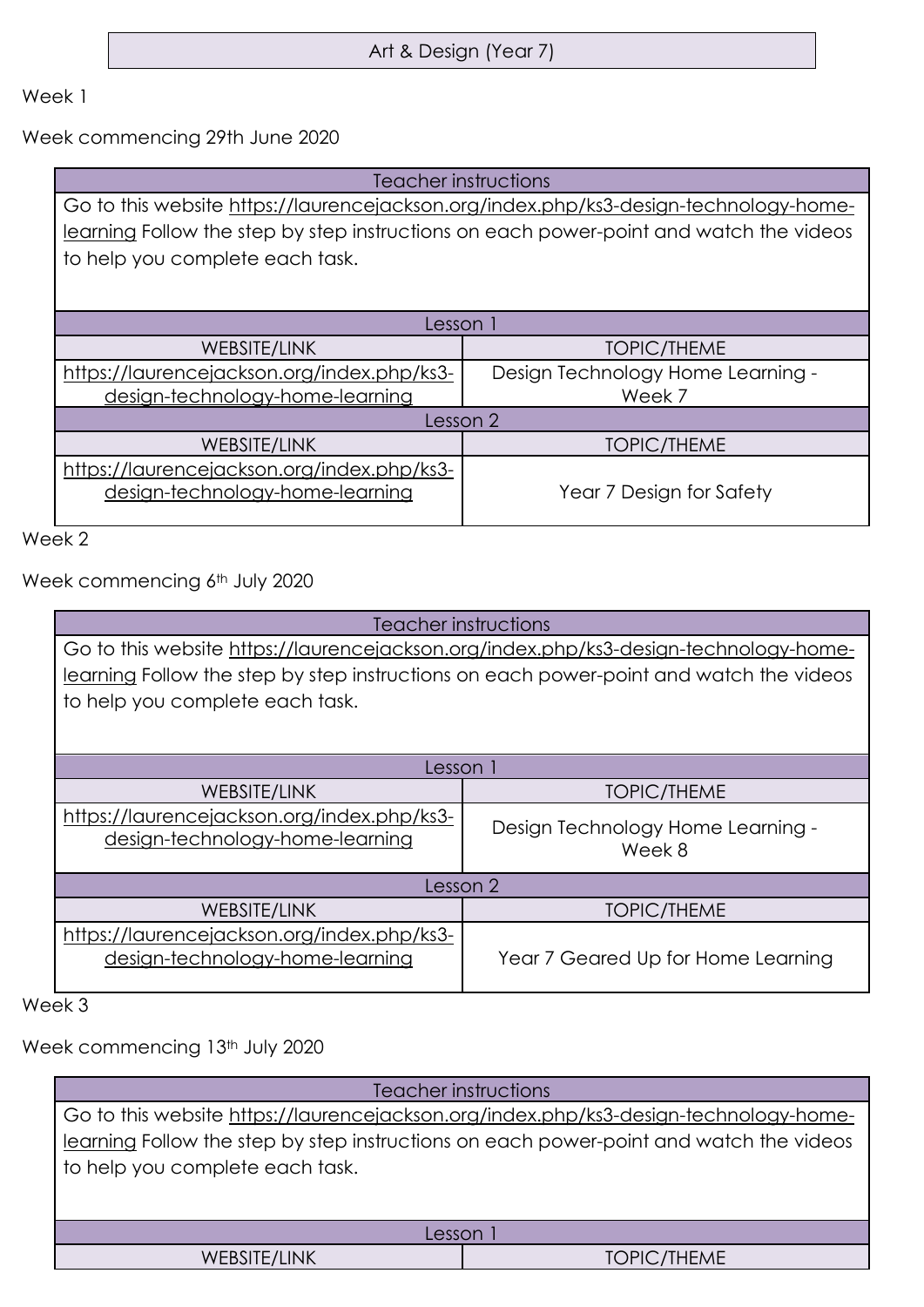| https://laurencejackson.org/index.php/ks3- | Design Technology Home Learning - |
|--------------------------------------------|-----------------------------------|
| design-technology-home-learning            | Week 9                            |
| Lesson 2                                   |                                   |
| WEBSITE/LINK                               | <b>TOPIC/THEME</b>                |
| https://laurencejackson.org/index.php/ks3- | <b>Year 7 Test Questions</b>      |
| design-technology-home-learning            | <b>Test Answers</b>               |

Art & Design (Year 8)

## Week 1

Week commencing 29th June 2020

| Teacher instructions                                                                                                                                                                                              |                                   |  |
|-------------------------------------------------------------------------------------------------------------------------------------------------------------------------------------------------------------------|-----------------------------------|--|
| Go to this website https://laurencejackson.org/index.php/ks3-design-technology-home-<br>learning Follow the step by step instructions on each power-point and watch the videos<br>to help you complete each task. |                                   |  |
| Lesson 1                                                                                                                                                                                                          |                                   |  |
| <b>WEBSITE/LINK</b>                                                                                                                                                                                               | <b>TOPIC/THEME</b>                |  |
| https://laurencejackson.org/index.php/ks3-                                                                                                                                                                        | Design Technology Home Learning - |  |
| design-technology-home-learning                                                                                                                                                                                   | Week 7                            |  |
| Lesson 2                                                                                                                                                                                                          |                                   |  |
| <b>WEBSITE/LINK</b>                                                                                                                                                                                               | <b>TOPIC/THEME</b>                |  |
| https://laurencejackson.org/index.php/ks3-<br>design-technology-home-learning                                                                                                                                     | Year 8 Repurposing & Upcycling    |  |

## Week 2

Week commencing 6<sup>th</sup> July 2020

Teacher instructions

Go to this website [https://laurencejackson.org/index.php/ks3-design-technology-home](https://laurencejackson.org/index.php/ks3-design-technology-home-learning)[learning](https://laurencejackson.org/index.php/ks3-design-technology-home-learning) Follow the step by step instructions on each power-point and watch the videos to help you complete each task.

| Lesson                                                                        |                                             |
|-------------------------------------------------------------------------------|---------------------------------------------|
| WEBSITE/LINK                                                                  | <b>TOPIC/THEME</b>                          |
| https://laurencejackson.org/index.php/ks3-<br>design-technology-home-learning | Design Technology Home Learning -<br>Week 8 |
| Lesson 2                                                                      |                                             |
| <b>WEBSITE/LINK</b>                                                           | <b>TOPIC/THEME</b>                          |
| https://laurencejackson.org/index.php/ks3-<br>design-technology-home-learning | Year 8 Future of Social Distancing          |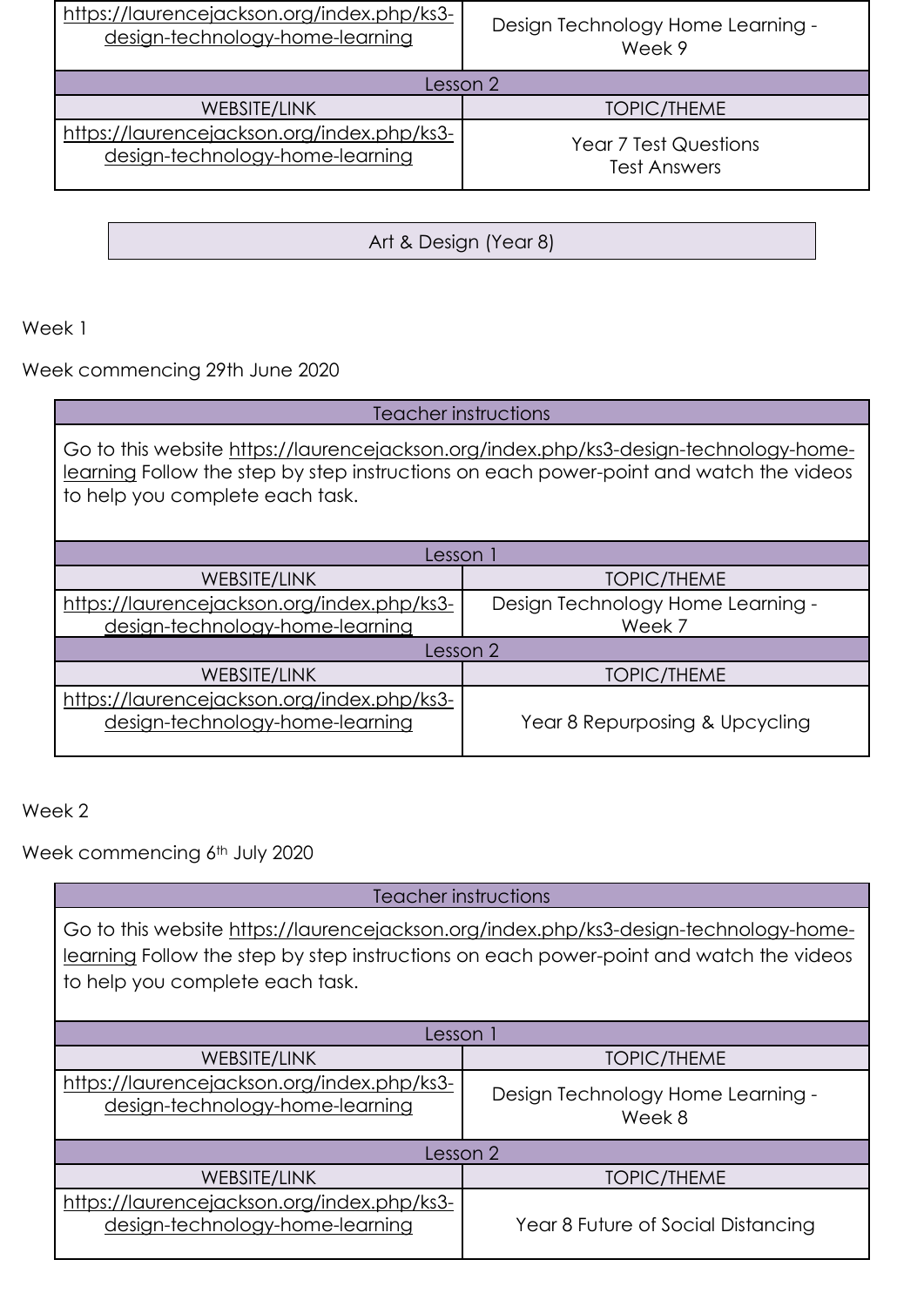Week 3

Week commencing 13<sup>th</sup> July 2020

| Teacher instructions                                                                                                                                                                                              |                                             |
|-------------------------------------------------------------------------------------------------------------------------------------------------------------------------------------------------------------------|---------------------------------------------|
| Go to this website https://laurencejackson.org/index.php/ks3-design-technology-home-<br>learning Follow the step by step instructions on each power-point and watch the videos<br>to help you complete each task. |                                             |
| Lesson 1                                                                                                                                                                                                          |                                             |
| WEBSITE/LINK                                                                                                                                                                                                      | <b>TOPIC/THEME</b>                          |
| https://laurencejackson.org/index.php/ks3-<br>design-technology-home-learning                                                                                                                                     | Design Technology Home Learning -<br>Week 9 |
| Lesson 2                                                                                                                                                                                                          |                                             |
| WEBSITE/LINK                                                                                                                                                                                                      | <b>TOPIC/THEME</b>                          |
| https://laurencejackson.org/index.php/ks3-<br>design-technology-home-learning                                                                                                                                     | Textiles year 8 Collage                     |

| Art & Design (Year 9) |  |
|-----------------------|--|
|-----------------------|--|

Week 1

Week commencing 29th June 2020

Teacher instructions

Go to this website [https://laurencejackson.org/index.php/ks3-design-technology-home](https://laurencejackson.org/index.php/ks3-design-technology-home-learning)[learning](https://laurencejackson.org/index.php/ks3-design-technology-home-learning) Follow the step by step instructions on each power-point and watch the videos to help you complete each task.

| Lesson                                                                        |                                   |
|-------------------------------------------------------------------------------|-----------------------------------|
| <b>WEBSITE/LINK</b>                                                           | <b>TOPIC/THEME</b>                |
| https://laurencejackson.org/index.php/ks3-                                    | Design Technology Home Learning - |
| design-technology-home-learning                                               | Week 7                            |
| Lesson 2                                                                      |                                   |
| <b>WEBSITE/LINK</b>                                                           | <b>TOPIC/THEME</b>                |
| https://laurencejackson.org/index.php/ks3-<br>design-technology-home-learning | Year 9 - Textiles Workbook        |

Week 2

Week commencing 6<sup>th</sup> July 2020